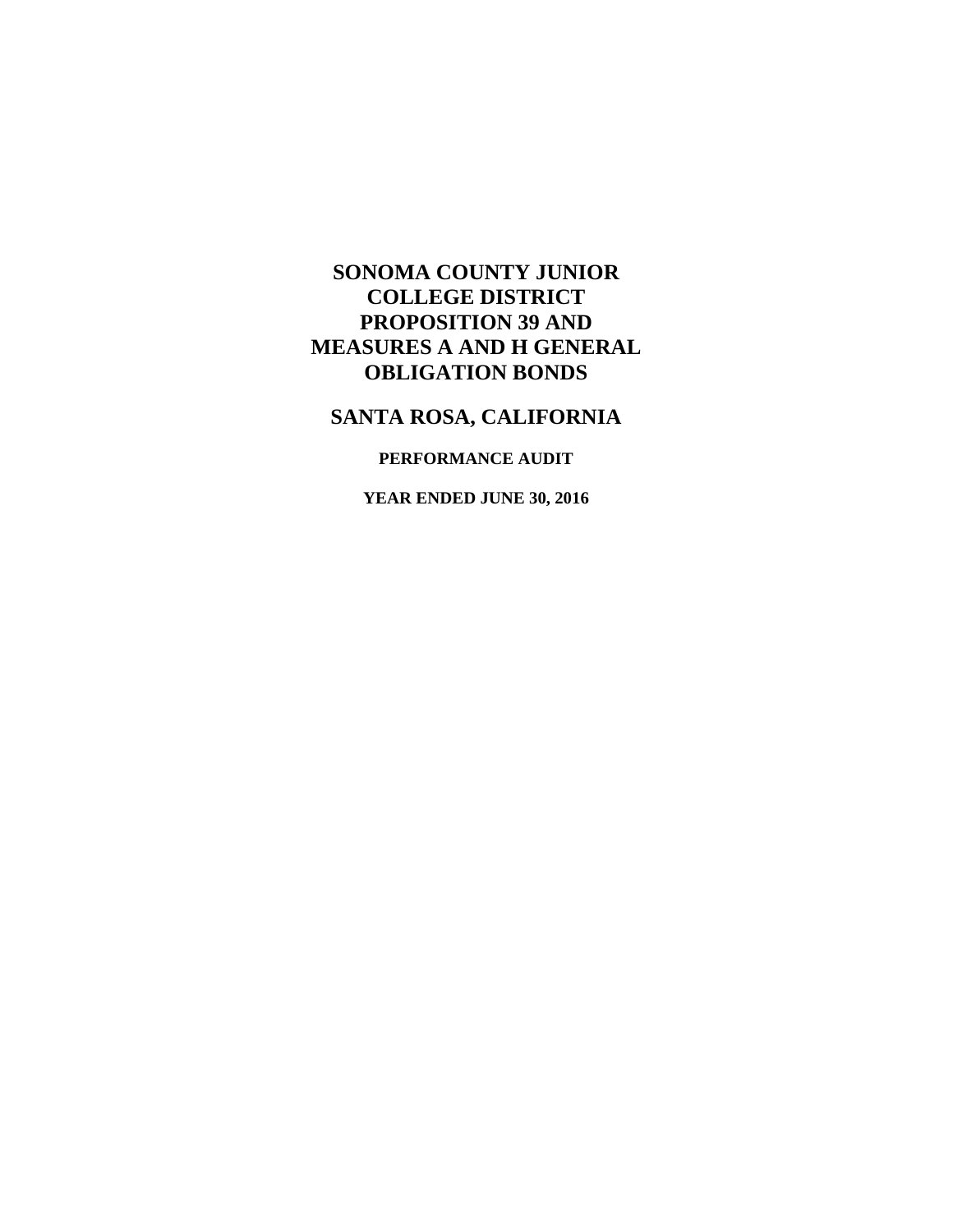## **TABLE OF CONTENTS JUNE 30, 2016**

|                                                | <b>PAGE</b>    |
|------------------------------------------------|----------------|
| <b>Independent Auditors' Report</b>            | 1              |
| Objectives                                     | 2              |
| Scope of the Audit                             | 2              |
| <b>Background Information</b>                  | $\overline{2}$ |
| Procedures Performed                           | 3              |
| <b>Results of Procedures</b>                   | 3              |
| Conclusion                                     | 12             |
| <b>Management Comments and Recommendations</b> | 12             |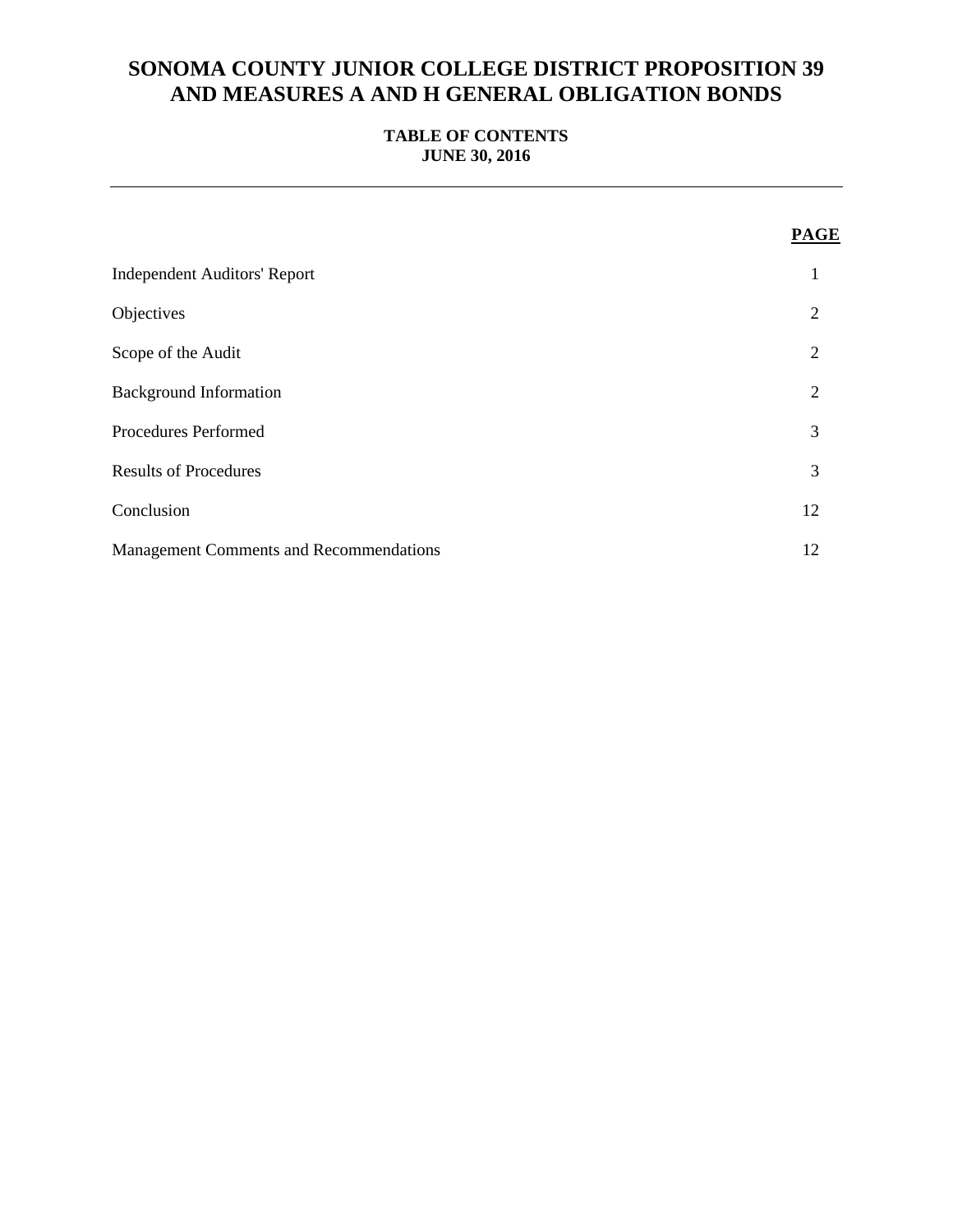

*Relax. We got this.*  $\alpha$ 

# **INDEPENDENT AUDITOR'S REPORT**

**Board of Trustees Sonoma County Junior College District Santa Rosa, California** 

We have conducted a performance audit of the Sonoma County Junior College District's (the District's) Measures A and H General Obligation Bonds for the year ended June 30, 2016.

We conducted our performance audit in accordance with *Government Auditing Standards* issued by the Comptroller General of the United States. Those standards require that we plan and perform the audit to obtain sufficient, appropriate evidence to provide a reasonable basis for our conclusion based on our audit objectives. We believe that the evidence obtained provides a reasonable basis for the findings and conclusions based on our audit objectives.

Our audit was limited to the objectives listed on page 2 of this report, which includes determining the compliance with the performance requirements for the Proposition 39 Measures A and H General Obligation Bonds under the applicable provisions of Section  $1(b)(3)(C)$  of Article XIIIA of the California Constitution and Proposition 39 as they apply to the bonds and the net proceeds thereof. Management is responsible for the Sonoma County Junior College District's compliance with those requirements.

Solely to assist us in planning and performing our performance audit, we obtained an understanding of the internal controls of the District to determine if internal controls were adequate to help ensure the District's compliance with the requirements of Proposition 39, as specified by Section 1(b)(3)(C) of Article XIIIA of the California Constitution. Accordingly, we do not express any assurance on the internal controls.

The results of our tests indicated that, in all significant respects, the Sonoma County Junior College District expended Measures A and H General Obligation Bond funds for the year ended June 30, 2016, only for the specific projects developed by the District's Board of Trustees and approved by the voters, in accordance with the requirements of Proposition 39, as specified by Section 1(b)(3)(C) of Article XIIIA of the California Constitution.

Milleat associates, en.

**GILBERT ASSOCIATES, INC. Sacramento, California** 

**November 21, 2016**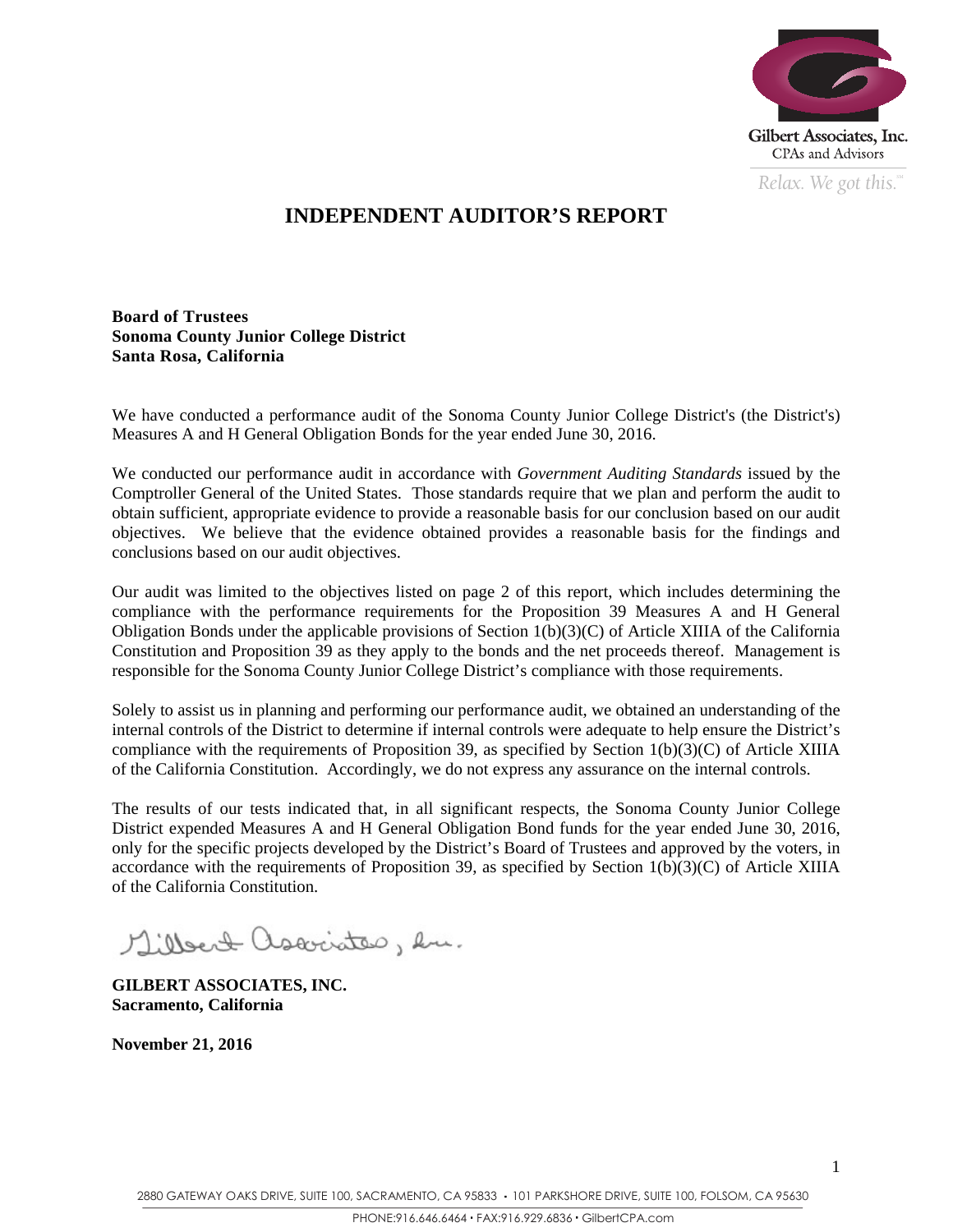## **PERFORMANCE AUDIT JUNE 30, 2016**

### **OBJECTIVES**

The objectives of our performance audit were to document the expenditures charged to Measures A and H General Obligation Bonds (the Measures) which were approved under Proposition 39; determine whether expenditures for fiscal year ended June 30, 2016, charged to the Bond Funds have been made in accordance with project budgets and guidelines; note any incongruities or system weaknesses; and provide recommendations for improvements.

### **SCOPE OF THE AUDIT**

The scope of our performance audit covered the fiscal year ended June 30, 2016. Expenditures incurred prior to July 01, 2015, were covered in a previous examination. The expenditures included all object and project codes associated with the Bond projects. The propriety of expenditures for capital projects and maintenance projects funded through other State or local funding sources were not included within the scope of our audit. Expenditures incurred subsequent to June 30, 2016, were not reviewed or included within the scope of our audit.

#### **BACKGROUND INFORMATION**

On March 5, 2002, \$251,700,000 in general obligation bonds was authorized by voters' approval of Measure A. The first series (A) of Bonds in the amount of \$60,000,000 was issued on February 1, 2003. Series A was refunded on September 29, 2005, resulting in an additional \$36,526,697 and defeasing the debt from the original Series A. The second series (B) of Bonds in the amount of \$105,000,000 was issued on September 29, 2005. The third series (C) of Bonds in the amount of \$69,710,000 was issued on September 17, 2007. The fourth and final series (D) of Bonds in the amount of \$16,990,000 was issued on April 2, 2008. In May of 2013, refunding bonds of \$133,215,000 were issued to partially refund Series B and Series C, resulting in a legal defeasance of \$80,430,000 and \$66,095,000 of principal outstanding for Series B and C, respectively. The total proceeds from each bond series less the bond issuance costs are to be used to finance the construction, acquisition, furnishing, and equipping of District facilities.

On November 4, 2014, \$410,000,000 in general obligation bonds was authorized by voters' approval of Measure H. The District intends to issue the first series of bonds during fiscal year ending June 30, 2017 in the amount of \$125,000,000. Proceeds will be used to upgrade, maintain, and improve Santa Rosa Jr. College facilities, classrooms, and technology.

A Citizens Bond Oversight Committee (the Committee) was appointed on June 11, 2002, to comply with the California Constitution and the Education Code. The purpose of the Committee is to inform the public, at least annually, regarding the appropriate use of the Bond proceeds. California Constitution, Article XIIIA, Section 1(b)(3), requires an annual performance audit be conducted to ensure that the funds have been expended only on the specific projects publicized by the District.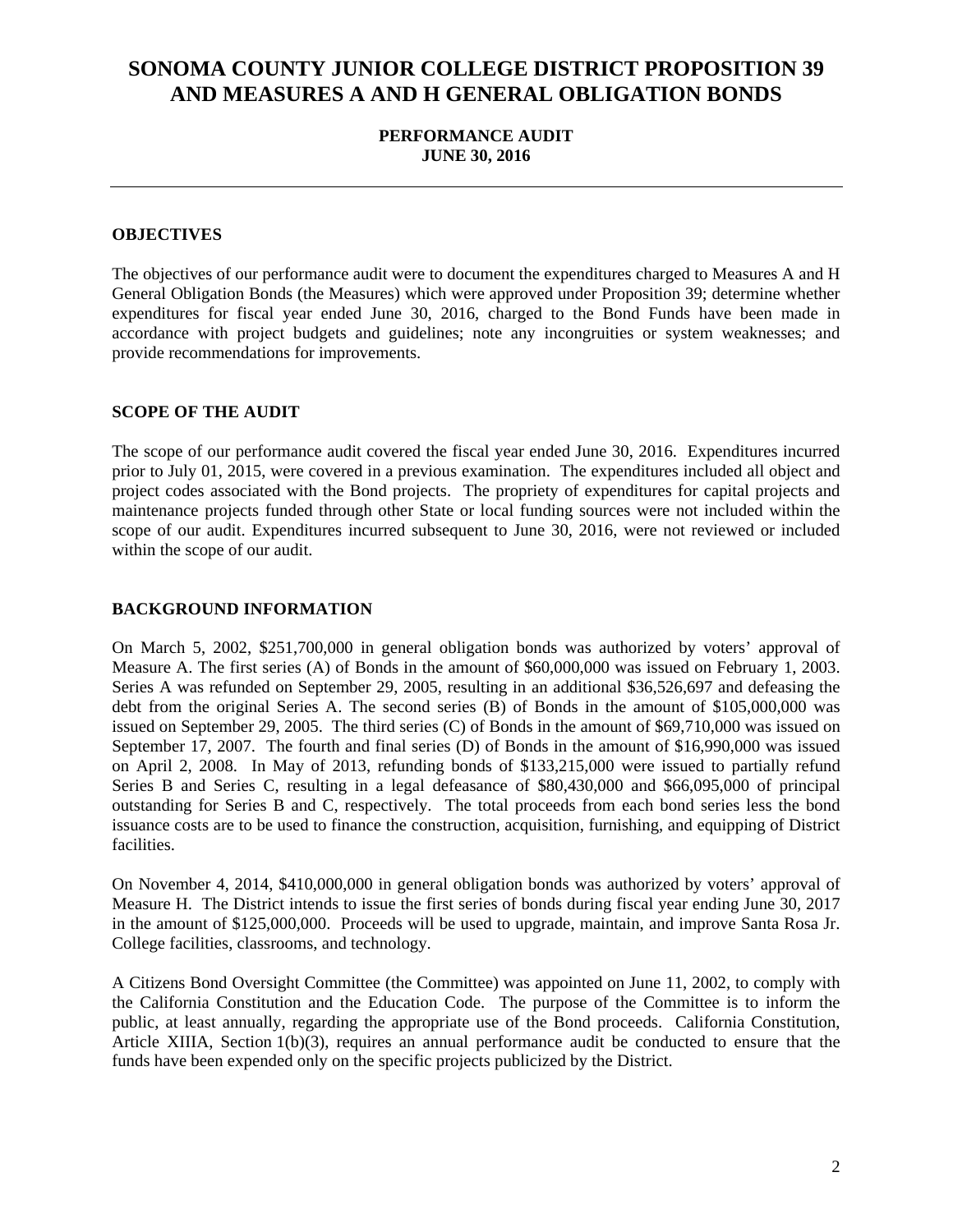### **PERFORMANCE AUDIT JUNE 30, 2016**

### **PROCEDURES PERFORMED**

We obtained the General Obligation Bond Funds general ledger and the project expenditure summary reports and detail prepared by the District for the fiscal year ended June 30, 2016. Within the year audited, we obtained the actual invoices and other supporting documentation for a sample of expenditures to ensure compliance with Proposition 39 and Measures A and H General Obligation Bond funding. We performed the following procedures:

- We reviewed the list of projects being performed to verify that the list of intended projects is consistent with the District's Facilities Projects Lists.
- We verified that the District created the required debt service fund and capital outlay fund in order to account for the bond proceeds and expenditures.
- We verified that the proceeds from the sale of bonds were deposited in an appropriate debt service fund and a capital outlay projects fund.
- We selected a sample of expenditures in the fiscal year ended June 30, 2016, and reviewed supporting documentation to ensure that funds were properly expended on the specific projects outlined on the publicized list and met the requirements for bidding, if applicable.
- We verified that funds were used for the construction, acquisition, furnishing, and equipping of District facilities, and we verified that funding was not used for salaries of school administrators or other operating expenses of the District.

### **RESULTS OF PROCEDURES PERFORMED**

The District utilized Measures A and H Bond funds for 228 projects. The District incurred total expenditures of \$280,745,747 through June 30, 2016, for the Measures A and H projects listed on the following pages.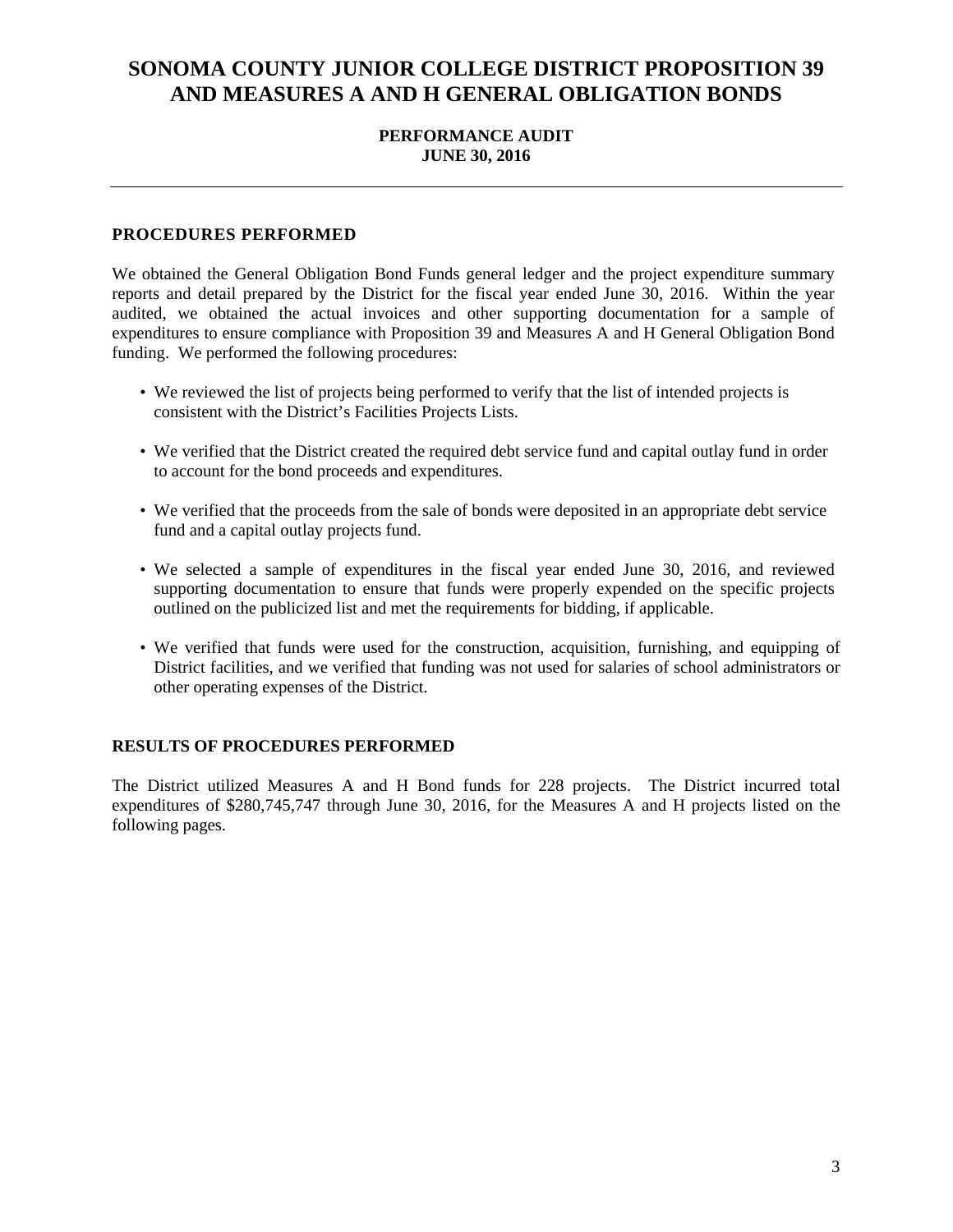| <b>Measure A Projects</b>                                                 | <b>SERIES A</b><br><b>Total</b> | <b>SERIES B</b><br><b>Total</b> | <b>SERIES C</b><br>Total | <b>SERIES D</b><br><b>Prior Year</b> | <b>Expenditures</b><br>Prior to<br><b>July 1, 2015</b> | <b>SERIES D</b><br>2015-2016 | Grand<br>Total       | Project<br><b>Budget</b> | Project<br><b>Status</b> |
|---------------------------------------------------------------------------|---------------------------------|---------------------------------|--------------------------|--------------------------------------|--------------------------------------------------------|------------------------------|----------------------|--------------------------|--------------------------|
| <b>EXPENDITURES</b>                                                       |                                 |                                 |                          |                                      |                                                        |                              |                      |                          |                          |
| <b>Eligible Bond Program Costs</b>                                        | \$<br>1,363,848 \$              | 451,690 \$                      | 622,090 \$               | 74.757                               | <sup>\$</sup><br>2.512.385 \$                          | 10,706                       | 2.523.091 \$<br>-S   | 2.523,092                | In Process               |
| RENOVATION AND MODERNIZATION                                              |                                 |                                 |                          |                                      |                                                        |                              |                      |                          |                          |
| Upgrade classrooms, laboratories, support service space at all locations: | 298,139                         | 11,822                          |                          |                                      | 309,961                                                |                              | 309,961              | 309,961                  | Completed                |
| Albany House Upgrade                                                      | 92,700                          | (2,300)                         |                          |                                      | 90,400                                                 |                              | 90,400               | 90,400                   | Completed                |
| Analy Modernization                                                       |                                 |                                 |                          |                                      |                                                        |                              |                      |                          |                          |
| <b>Bailey Field Food Kiosk</b>                                            |                                 | 108,684                         |                          |                                      | 108,684                                                |                              | 108,684              | 108,684                  | Completed                |
| <b>Bailey Field Press Booth</b>                                           | 24,520                          |                                 |                          |                                      | 24,520                                                 |                              | 24,520               | 24,520                   | Completed                |
| <b>Bailey Hall Remodel</b>                                                |                                 |                                 | 200,598                  | 2,888                                | 203,486                                                | 17,823                       | 221,309              | 401,164                  | In Progress              |
| Baker & Lark Restroom Project                                             |                                 |                                 | 56,171                   |                                      | 56,171                                                 |                              | 56,171               | 56,171                   | Completed                |
| <b>Baker Modernization</b>                                                | 1,538,231                       |                                 | 24,005                   |                                      | 1,562,236                                              |                              | 1,562,236            | 1,562,236                | Completed                |
| <b>Bech Mercury Abatement</b>                                             | 173                             | 88,889                          |                          |                                      | 89,062                                                 |                              | 89,062               | 89,062                   | Completed                |
| Belden Roof & Flooring                                                    |                                 | 50,739                          |                          |                                      | 50,739                                                 |                              | 50,739               | 50,739                   | Completed                |
| Bertolini Open Plenum                                                     |                                 |                                 |                          | 248,096                              | 248,096                                                |                              | 248,096              | 260,416                  | In Progress              |
| <b>Brickyard Remodel</b>                                                  | 822,156                         |                                 |                          |                                      | 822,156                                                |                              | 822,156              | 822,156                  | Completed                |
| Building and Site Scheduled Maintenance                                   | 53,681                          | 97,579                          | 60,960                   | 4,674                                | 216,894                                                | 7,841                        | 224,735              | 230,809                  | In Progress              |
| Burbank Auditorium Project                                                |                                 | 33,240                          | 190,417                  |                                      | 223,657                                                |                              | 223,657              | 223,656                  | Completed                |
| <b>Burbank Door Project</b>                                               |                                 |                                 |                          | 4,028                                | 4,028                                                  | 127,788                      | 131,816              | 131,816                  | Completed                |
| <b>Bussman Consolidation</b>                                              |                                 |                                 | 44,644                   |                                      | 44,644                                                 |                              | 44,644               | 44,644                   | Completed                |
| <b>Bussman Exterior</b>                                                   | 215,412                         | 203,649                         |                          |                                      | 419,061                                                |                              | 419,061              | 419,061                  | Completed                |
| <b>Bussman Maker Space</b>                                                |                                 |                                 |                          |                                      |                                                        | 10,044                       | 10,044               | 72,178                   | In Progress              |
| <b>Bussman Math Lab</b>                                                   |                                 |                                 |                          |                                      |                                                        |                              |                      | 21,199                   | In Progress              |
| <b>Button Garage</b>                                                      |                                 |                                 |                          |                                      |                                                        | 8,470                        | 8,470                | 8,470                    | Completed                |
| <b>Button Remodel</b>                                                     |                                 |                                 |                          |                                      |                                                        |                              |                      | 128,151                  | In Progress              |
| Campus Signage                                                            |                                 | 40,074                          | 20,470                   | 4,835                                | 65,379                                                 | 38,484                       | 103,863              | 107,585                  | In Progress              |
| College Skills                                                            |                                 |                                 |                          | 43,797                               | 43,797                                                 | 82,175                       | 125,972              | 125,973                  | Completed                |
| <b>Elliott 425 Renovations</b>                                            |                                 |                                 |                          |                                      |                                                        | 852                          | 852                  | 852                      | Completed                |
| <b>Emeritus Phase III</b>                                                 | 764,179                         | 53,300                          |                          |                                      | 817,479                                                |                              | 817,479              | 817,479                  | Completed                |
| <b>EMS</b> Control Upgrade Project                                        |                                 | 706,536                         | 354,243                  |                                      | 1,060,779                                              | 75,289                       | 1,136,068            | 1,136,068                | Completed                |
| Fire Academy Upgrade                                                      |                                 |                                 |                          | 42,165                               | 42,165                                                 | 265,500                      | 307,665              | 307,665                  | Completed                |
| Firing Range                                                              |                                 |                                 |                          |                                      |                                                        | 61,456                       | 61,456               | 71,472                   | In Progress              |
| Foundation / PR Remodel                                                   |                                 |                                 | 29,229                   | 38,332                               | 67,561                                                 |                              | 67,561               | 67,561                   | Completed                |
| Garcia Remodel                                                            |                                 |                                 |                          | 22,698                               | 22,698<br>91,424                                       | 33,824                       | 56,522<br>91,424     | 134,702<br>91,424        | In Progress              |
| Haehl Waterproofing Project                                               |                                 |                                 | 91,424                   |                                      |                                                        |                              |                      | 225,942                  | Completed                |
| Infrastructure                                                            |                                 | 188,280                         | 37,662                   |                                      | 225,942                                                |                              | 225,942<br>1,938,707 |                          | Completed<br>In Progress |
| Jesse Peter Museum Expansion                                              | 35,875                          | 1,894,789                       | 6,520                    | 1,523                                | 1,938,707                                              |                              | 2,309                | 1,939,206<br>2,309       |                          |
| Lounibus Renovation<br>Maggini Hall Stair Replacement                     |                                 | 42,205                          |                          |                                      | 42,205                                                 | 2,309                        | 42,205               | 42,205                   | Completed<br>Completed   |
| Maggini Remodel                                                           |                                 |                                 |                          |                                      |                                                        |                              |                      | 26,366                   |                          |
| Pedroncelli Project                                                       |                                 |                                 |                          | 14,785                               | 14,785                                                 | 26,366<br>117,807            | 26,366<br>132,592    | 132,591                  | Completed<br>Completed   |
| Pioneer Hall                                                              |                                 |                                 |                          | 5,410                                | 5,410                                                  |                              | 5,410                |                          | 5,410 Completed          |
|                                                                           |                                 |                                 |                          |                                      |                                                        |                              |                      |                          |                          |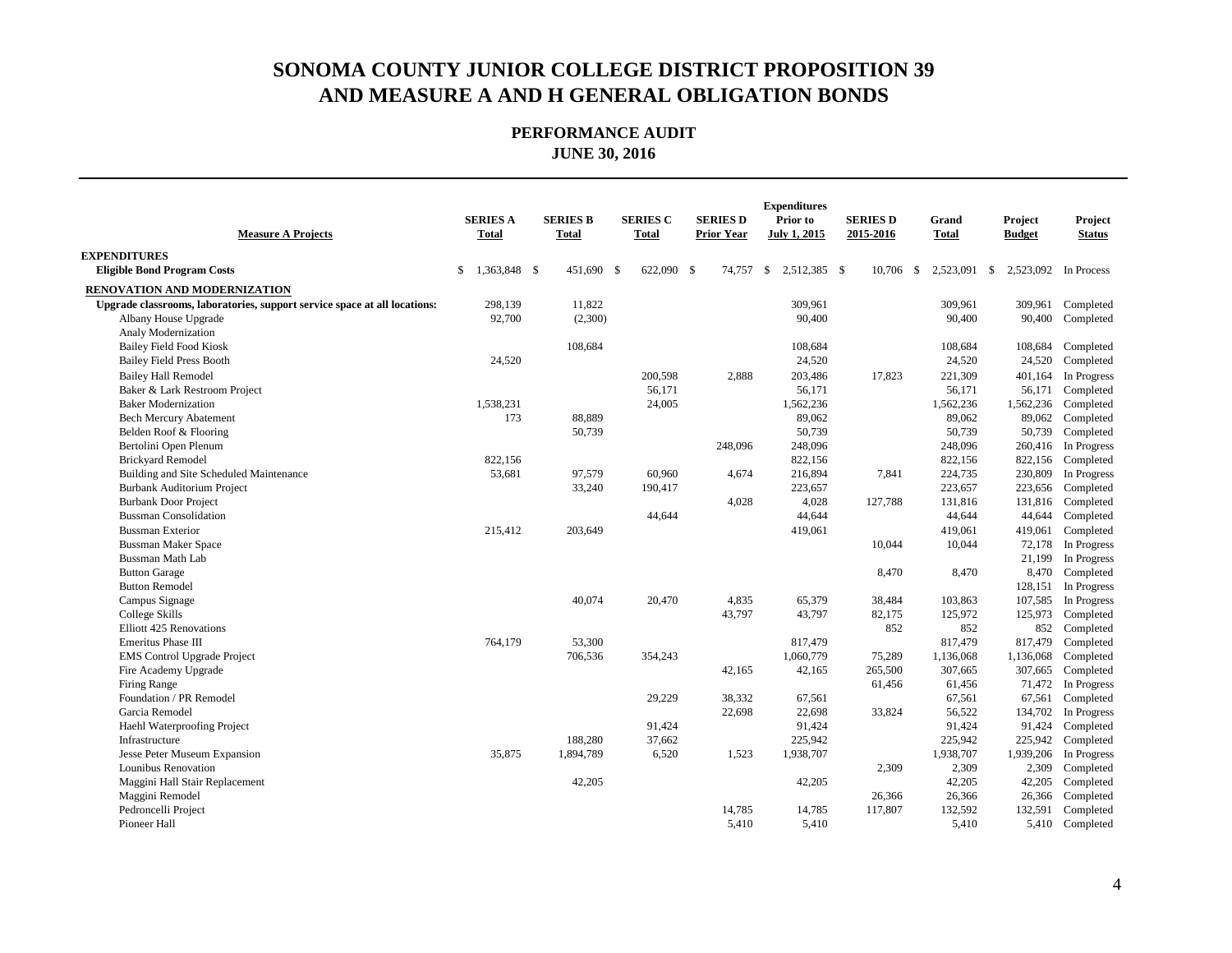| <b>Measure A Projects</b>                               | <b>SERIES A</b><br><b>Total</b> | <b>SERIES B</b><br><b>Total</b> | <b>SERIES C</b><br><b>Total</b> | <b>SERIES D</b><br><b>Prior Year</b> | <b>Expenditures</b><br>Prior to<br><b>July 1, 2015</b> | <b>SERIES D</b><br>2015-2016 | Grand<br><b>Total</b> | Project<br><b>Budget</b> | Project<br><b>Status</b> |
|---------------------------------------------------------|---------------------------------|---------------------------------|---------------------------------|--------------------------------------|--------------------------------------------------------|------------------------------|-----------------------|--------------------------|--------------------------|
| <b>Planetarium Seating Replacement</b>                  | 74,180                          |                                 |                                 |                                      | 74,180                                                 |                              | 74,180                | 74,180                   | Completed                |
| Plover Dream Center Remodel                             |                                 |                                 |                                 |                                      |                                                        | 26,106                       | 26,106                | 35,506                   | In Progress              |
| Plover Student Equity Remodel                           |                                 |                                 |                                 | 13,815                               | 13,815                                                 | 97,435                       | 111,250               | 119,746                  | In Progress              |
| <b>Plover Veterans Remodel</b>                          |                                 |                                 |                                 |                                      |                                                        | 60,582                       | 60,582                | 80,186                   | In Progress              |
| <b>Quinn Men's Locker Room Remodel</b>                  | 177,532                         |                                 |                                 | 2,173                                | 179,705                                                |                              | 179,705               | 179,704                  | Completed                |
| Quinn Shower Redesign                                   |                                 |                                 |                                 |                                      |                                                        | 4,500                        | 4,500                 | 4,500                    | Completed                |
| Quinn Skylight                                          | 202,360                         | (17, 397)                       |                                 |                                      | 184,963                                                |                              | 184,963               | 184,963                  | Completed                |
| Quinn Chlorination                                      |                                 |                                 |                                 |                                      |                                                        | 13,819                       | 13,819                | 13,821                   | Completed                |
| Race Hall Alterations                                   |                                 | 75,610                          | 151,511                         |                                      | 227,121                                                |                              | 227,121               | 227,120                  | Completed                |
| Race Hall Reconstruction                                |                                 | 200,638                         | (487, 137)                      |                                      | (286, 499)                                             |                              | (286, 499)            | (286, 498)               | Completed                |
| Shone Farm Projects                                     |                                 | 218                             | 353,790                         |                                      | 354,008                                                |                              | 354,008               | 384,837                  | In Progress              |
| Shone Farm Vineyard Development                         |                                 | 15,699                          | 285,131                         | 10,155                               | 310,985                                                |                              | 310,985               | 310,985                  | Completed                |
| Shuhaw Modernization                                    | 145,324                         | 238,472                         | 13,057                          |                                      | 396,853                                                |                              | 396,853               | 396,852                  | Completed                |
| Shuhaw Restroom Project                                 |                                 |                                 | 29,819                          |                                      | 29,819                                                 |                              | 29,819                | 29,819                   | Completed                |
| <b>Staff Development Modular</b>                        |                                 |                                 |                                 | 9,300                                | 9,300                                                  | 27,521                       | 36,821                | 36,821                   | Completed                |
| Steve Olson Lane Reconstruction                         |                                 |                                 |                                 | 581,522                              | 581,522                                                |                              | 581,522               | 581,522                  | Completed                |
| Tauzer Gym Remodel                                      | 2,874                           | 96,606                          |                                 |                                      | 99,480                                                 |                              | 99,480                | 99,480                   | Completed                |
| Upgrade existing restrooms, plumbing and sewer lines:   |                                 |                                 |                                 |                                      |                                                        |                              |                       |                          |                          |
| <b>Plumbing Replacements</b>                            | 328,432                         |                                 |                                 |                                      | 328,432                                                |                              | 328,432               | 328,432                  | Completed                |
| Repair and replace roofs:                               |                                 |                                 |                                 |                                      |                                                        |                              |                       |                          |                          |
| Call Petaluma Roofing                                   |                                 |                                 |                                 |                                      |                                                        | 4,955                        | 4,955                 | 4,955                    | Completed                |
| Plover Roofing                                          |                                 |                                 |                                 | 4,066                                | 4,066                                                  |                              | 4,066                 | 4,066                    | Completed                |
| Roofing Scheduled Maintenance                           | 644,023                         | 492,820                         | 293,270                         | 761                                  | 1,430,874                                              | 150                          | 1,431,024             | 1,432,067                | In Progress              |
| Paint and re-seal building interiors and exteriors:     |                                 |                                 |                                 |                                      |                                                        |                              |                       |                          |                          |
| Maggini Water Intrusion                                 |                                 |                                 |                                 | 14,112                               | 14,112                                                 | 150,527                      | 164,639               |                          | 191,268 In Progress      |
| Race Exterior Waterproofing                             | 1,989,315                       | 1,561,391                       | (3,595,876)                     |                                      | (45, 170)                                              |                              | (45,170)              |                          | $(45,170)$ Completed     |
| <b>Upgrade mechanical systems:</b>                      | 16,916                          |                                 |                                 |                                      | 16,916                                                 |                              | 16,916                | 16,916                   | Completed                |
| <b>Elevator Hydraulics</b>                              |                                 |                                 |                                 |                                      |                                                        |                              |                       |                          | 141,910 In Progress      |
| <b>Emeritus Piping</b>                                  |                                 |                                 |                                 |                                      |                                                        | 3,302                        | 3,302                 | 274,690                  | In Progress              |
| Lounibus Well Improvements                              |                                 |                                 |                                 |                                      |                                                        | 2,863                        | 2,863                 | 15,200<br>2,863          | In Progress              |
| Mechanical / Water Efficiency<br>Race Chiller           |                                 |                                 |                                 |                                      |                                                        | 98,521                       | 98,521                | 463,899                  | Completed<br>In Progress |
| Upgrade play fields, courts, track                      |                                 |                                 |                                 |                                      |                                                        |                              |                       |                          |                          |
| Renovate and expand theatre                             |                                 |                                 |                                 |                                      |                                                        |                              |                       |                          |                          |
| Improve and expand irrigation systems                   |                                 |                                 |                                 |                                      |                                                        | 9,121                        | 9,121                 | 18,333                   | In Progress              |
| Repair and improve student counseling and service space |                                 |                                 |                                 |                                      |                                                        |                              |                       |                          |                          |
|                                                         |                                 |                                 |                                 |                                      |                                                        |                              |                       |                          |                          |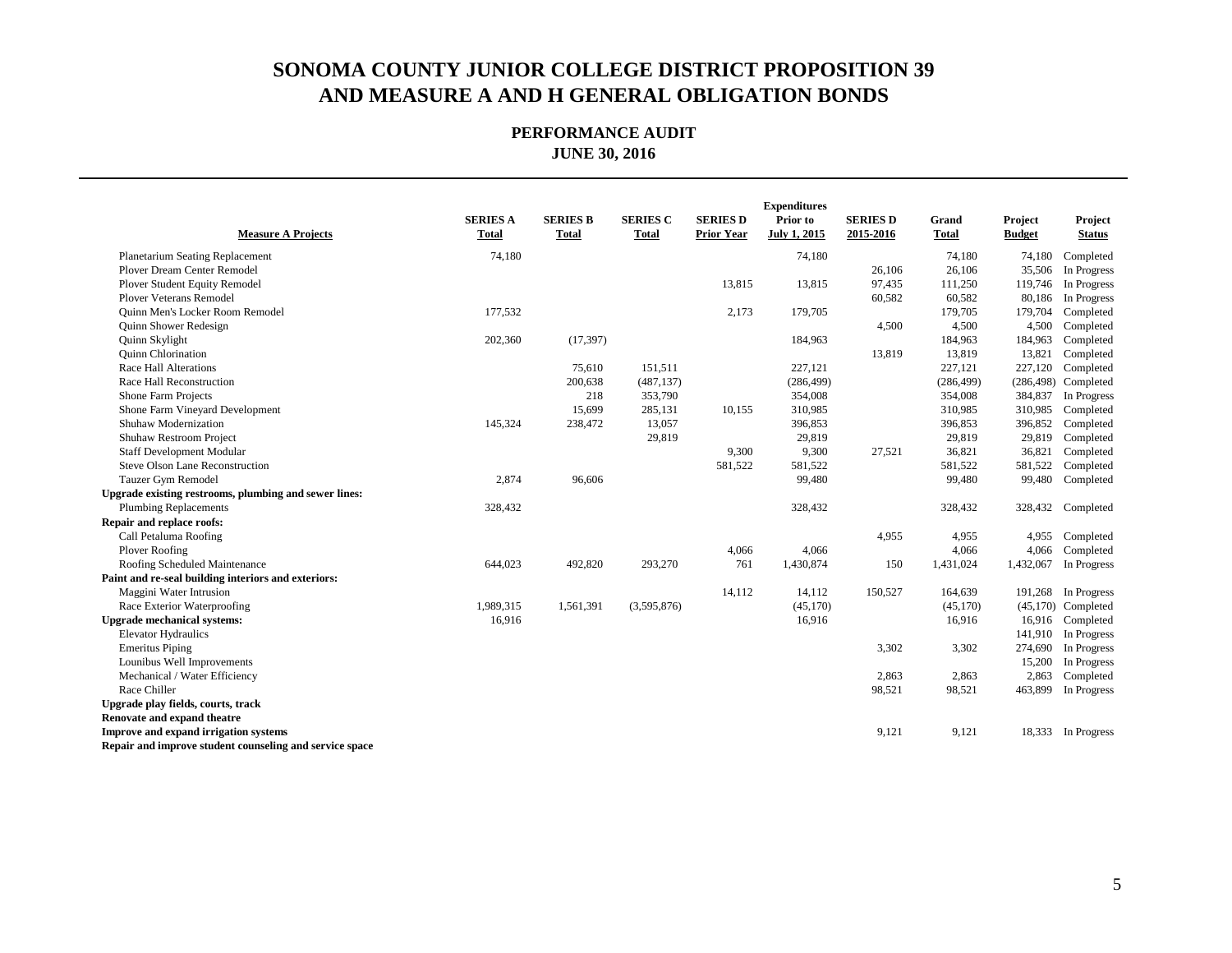| <b>Measure A Projects</b>                            | <b>SERIES A</b><br><b>Total</b> | <b>SERIES B</b><br><b>Total</b> | <b>SERIES C</b><br>Total | <b>SERIES D</b><br><b>Prior Year</b> | <b>Expenditures</b><br>Prior to<br><b>July 1, 2015</b> | <b>SERIES D</b><br>2015-2016 | Grand<br><b>Total</b> | Project<br><b>Budget</b> | Project<br><b>Status</b> |
|------------------------------------------------------|---------------------------------|---------------------------------|--------------------------|--------------------------------------|--------------------------------------------------------|------------------------------|-----------------------|--------------------------|--------------------------|
| <b>COLLEGE-WIDE SAFETY AND SECURITY IMPROVEMENTS</b> |                                 |                                 |                          |                                      |                                                        |                              |                       |                          |                          |
| Remove lead health hazards:                          |                                 |                                 |                          |                                      |                                                        |                              |                       |                          |                          |
| <b>Bussman Lead/Asbestos</b>                         |                                 |                                 |                          |                                      |                                                        | 1,445                        | 1,445                 | 3,275                    | In Progress              |
| Naval Base                                           |                                 |                                 |                          |                                      |                                                        | 4,576                        | 4,576                 | 4,576                    | Completed                |
| Improve seismic safety of buildings:                 |                                 |                                 |                          |                                      |                                                        |                              |                       |                          |                          |
| Seismic Safety                                       | 22,969                          | 45,354                          |                          |                                      | 68,323                                                 |                              | 68,323                | 68,323                   | Completed                |
| <b>Upgrade bleachers for safety:</b>                 |                                 |                                 |                          |                                      |                                                        |                              |                       |                          |                          |
| <b>Bleachers Safety Upgrade</b>                      | 46,997                          | 210,340                         |                          |                                      | 257,337                                                |                              | 257,337               | 257,337                  | Completed                |
| <b>Resurface sidewalks and roadways</b>              |                                 |                                 |                          |                                      |                                                        |                              |                       |                          |                          |
| Repair / replace pool deck for safety                |                                 |                                 |                          |                                      |                                                        |                              |                       |                          |                          |
| Improve pedestrian and disabled access:              |                                 |                                 |                          |                                      |                                                        |                              |                       |                          |                          |
| <b>ADA</b> Compliance                                |                                 |                                 |                          |                                      |                                                        | 30,303                       | 30,303                | 33,221                   | In Progress              |
| Install / improve intrusion alarms and doorlocks:    |                                 |                                 |                          |                                      |                                                        |                              |                       |                          |                          |
| <b>Bailey Locks and Doors</b>                        |                                 |                                 |                          |                                      |                                                        |                              |                       |                          |                          |
| Security, Key, Alarm Systems                         | 281,407                         | 735,932                         | 146,422                  | 55,603                               | 1,219,364                                              | 38,741                       | 1,258,105             | 1,287,942                | In Progress              |
| Strengthen roof anchorage for safety:                |                                 |                                 |                          |                                      |                                                        |                              |                       |                          |                          |
| Roof Safety Anchorage                                | 143,981                         |                                 |                          |                                      | 143,981                                                |                              | 143,981               | 143,981                  | Completed                |
| Install fire suppression and escape systems          |                                 |                                 |                          |                                      |                                                        |                              |                       |                          |                          |
| <b>Seating replacement projects</b>                  | 208,567                         |                                 |                          |                                      | 208,567                                                |                              | 208,567               | 208,567                  | Completed                |
| <b>COLLEGE-WIDE ENERGY EFFICIENCY</b>                |                                 |                                 |                          |                                      |                                                        |                              |                       |                          |                          |
| Replace aging, inefficient boilers                   |                                 | 279,185                         |                          | 13,785                               | 292,970                                                | 47,435                       | 340,405               | 358,921                  | In Progress              |
| Replace and upgrade HVAC systems:                    |                                 |                                 |                          |                                      |                                                        |                              |                       |                          |                          |
| <b>Bailey Hall HVAC</b>                              |                                 |                                 |                          |                                      |                                                        | 1,652                        | 1,652                 | 1,652                    | Completed                |
| Burbank/Emeritus Cooling Towers                      |                                 |                                 |                          |                                      |                                                        | 20,073                       | 20,073                | 20,073                   | Completed                |
| Forsyth Hall HVAC                                    |                                 |                                 |                          | 136,617                              | 136,617                                                | 745                          | 137,362               | 137,362                  | Completed                |
| <b>HVAC Scheduled Maintenance</b>                    | 889,631                         | 858,477                         | 140,241                  |                                      | 1,888,349                                              |                              | 1,888,349             | 1,888,349                | Completed                |
| Lounibus HVAC                                        |                                 |                                 |                          |                                      |                                                        |                              |                       | 17,850                   | In Progress              |
| Petaluma Cooling Tower                               |                                 |                                 |                          | 2,510                                | 2,510                                                  | 68,975                       | 71,485                | 71,485                   | Completed                |
| Petaluma East Wing HVAC                              |                                 |                                 |                          |                                      |                                                        | 3,837                        | 3,837                 | 3,837                    | Completed                |
| Replace emergency generator:                         |                                 |                                 |                          |                                      |                                                        |                              |                       |                          |                          |
| <b>Bussman Generator</b>                             | 277,463                         | 940                             |                          |                                      | 278,403                                                |                              | 278,403               | 278,403                  | Completed                |
| Upgrade lighting and electrical systems:             |                                 |                                 |                          |                                      |                                                        |                              |                       |                          |                          |
| Bailey Field/Haehl Transformer                       |                                 |                                 |                          | 21,829                               | 21,829                                                 | 126,808                      | 148,637               | 148,637                  | Completed                |
| Bussman Hall Computer Room A/C                       | 78,095                          | 5,802                           |                          |                                      | 83,897                                                 |                              | 83,897                | 83,897                   | Completed                |
| <b>Cogeneration Turbine Replacement</b>              | 968,089                         | 7,310                           | 25,369                   |                                      | 1,000,768                                              |                              | 1,000,768             | 1,000,768                | Completed                |
| <b>Electrical Scheduled Maintenance</b>              | 19,341                          |                                 | 105,952                  |                                      | 125,293                                                |                              | 125,293               | 125,293                  | Completed                |
| <b>Emergency Generator</b>                           |                                 |                                 | 216,650                  |                                      | 216,650                                                |                              | 216,650               | 216,650                  | Completed                |
| <b>Energy Conservation</b>                           | 443,325                         | 1,267,834                       | 44,644                   |                                      | 1,755,803                                              |                              | 1,755,803             | 1,755,803                | Completed                |
| Lounibos Photvoltaic Energy Conservation             | 316,000                         | 188,038                         |                          |                                      | 504,038                                                |                              | 504,038               | 504,038                  | Completed                |
| Petaluma Piping                                      |                                 |                                 |                          |                                      |                                                        | 34,157                       | 34,157                | 397,508                  | In Progress              |
| Petaluma Utility Mapping                             |                                 |                                 |                          | 14,776                               | 14,776                                                 |                              | 14,776                | 14,776                   | Completed                |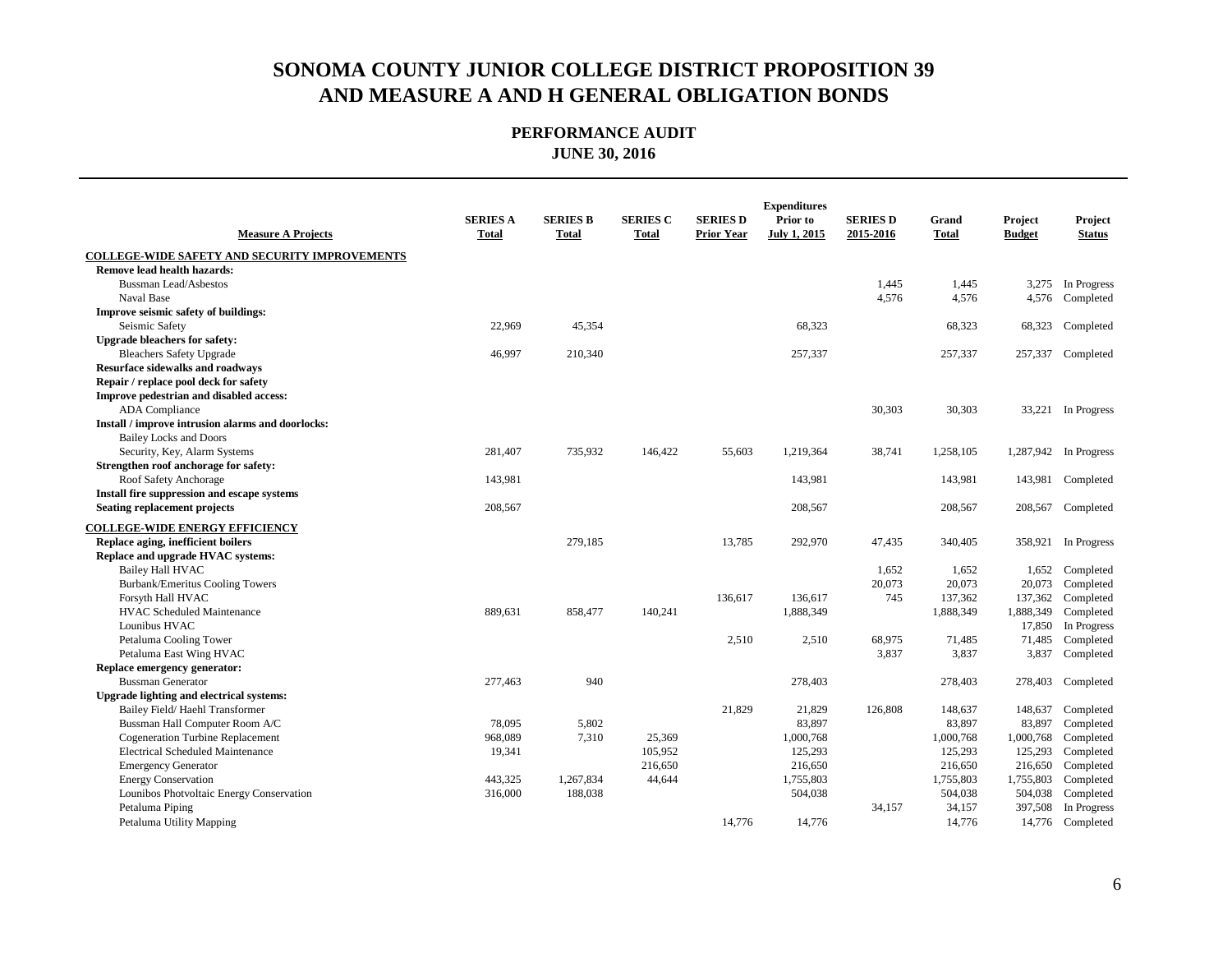| <b>Measure A Projects</b>                                         | <b>SERIES A</b><br><b>Total</b> | <b>SERIES B</b><br><b>Total</b> | <b>SERIES C</b><br><b>Total</b> | <b>SERIES D</b><br><b>Prior Year</b> | <b>Expenditures</b><br>Prior to<br><b>July 1, 2015</b> | <b>SERIES D</b><br>2015-2016 | Grand<br><b>Total</b> | Project<br><b>Budget</b> | Project<br><b>Status</b> |
|-------------------------------------------------------------------|---------------------------------|---------------------------------|---------------------------------|--------------------------------------|--------------------------------------------------------|------------------------------|-----------------------|--------------------------|--------------------------|
| PSTC Photovoltaic Project                                         |                                 | 2,502,159                       |                                 |                                      | 2,502,159                                              |                              | 2,502,159             | 2,502,159                | Completed                |
| <b>PSTC Utility Mapping</b>                                       |                                 |                                 |                                 | 12,988                               | 12,988                                                 |                              | 12,988                | 12,988                   | Completed                |
| Santa Rosa Utility Mapping                                        |                                 |                                 |                                 | 27,745                               | 27,745                                                 | 34,737                       | 62,482                | 62,481                   | Completed                |
| Shone Farm Solar                                                  |                                 |                                 |                                 |                                      |                                                        | 23,315                       | 23,315                | 49,204                   | In Progress              |
| Site Lighting Upgrades                                            |                                 |                                 |                                 | 40,359                               | 40,359                                                 | 42,867                       | 83,226                | 83,226                   | Completed                |
| <b>Transformer Replacement</b>                                    |                                 |                                 |                                 | 17,610                               | 17,610                                                 | 7,390                        | 25,000                | 27,520                   | In Progress              |
| Variable Frequency Drive                                          |                                 |                                 |                                 |                                      |                                                        | 29,550                       | 29,550                | 29,550                   | Completed                |
| Replace out-of-date, inefficient electrical transformers          |                                 |                                 |                                 |                                      |                                                        |                              |                       |                          |                          |
| COLLEGE-WIDE WIRING AND TECHNOLOGY FOR COMPUTERS,                 |                                 |                                 |                                 |                                      |                                                        |                              |                       |                          |                          |
| INTERNET ACCESS AND AN EFFECTIVE LEARNING ENVIRONMENT             |                                 |                                 |                                 |                                      |                                                        |                              |                       |                          |                          |
| Upgrade and expand wireless systems, telecommunications, internet |                                 |                                 |                                 |                                      |                                                        |                              |                       |                          |                          |
| and network connections:                                          |                                 |                                 |                                 |                                      |                                                        |                              |                       |                          |                          |
| <b>Building to Building Connectivity</b>                          | 630,964                         | 707,367                         | 975                             |                                      | 1,339,306                                              |                              | 1,339,306             | 1,339,306                | Completed                |
| <b>Infrastructure Project</b>                                     |                                 |                                 |                                 | 5,787                                | 5,787                                                  |                              | 5,787                 | 5,787                    | Completed                |
| Library Collections and Infrastructure                            | 283,612                         |                                 |                                 |                                      | 283.612                                                |                              | 283,612               | 283,612                  | Completed                |
| Maggini Hall Network Replacement                                  | 187,687                         |                                 |                                 |                                      | 187,687                                                |                              | 187,687               | 187,687                  | Completed                |
| Pedroncelli Audio Log System                                      |                                 |                                 |                                 |                                      |                                                        | 19,867                       | 19,867                | 19,867                   | Completed                |
| <b>PSTC Call Tower</b>                                            |                                 |                                 |                                 |                                      |                                                        | 14,527                       | 14,527                | 14,527                   | Completed                |
| Radio System Upgrade                                              |                                 |                                 |                                 | 137,552                              | 137,552                                                | 48,276                       | 185,828               | 185,828                  | Completed                |
| Uninterruptable Power Supply                                      | 30,314                          |                                 |                                 |                                      | 30,314                                                 |                              | 30,314                | 30,314                   | Completed                |
| <b>Upgrade Phone Systems</b>                                      | 36,326                          | 32,305                          | 886                             |                                      | 69,517                                                 |                              | 69,517                | 69,517                   | Completed                |
| Wireless Systems                                                  |                                 |                                 | 46,073                          |                                      | 46,073                                                 |                              | 46,073                | 46,073                   | Completed                |
| Upgrade and replace computer and software systems:                | 15,020                          |                                 |                                 |                                      | 15,020                                                 |                              | 15,020                | 15,020                   | Completed                |
| College Site Software License                                     | 477,112                         | 425,067                         | 518,266                         | 540,014                              | 1,960,459                                              | 167,918                      | 2,128,377             | 2,179,879                | In Progress              |
| Digital Archive Project                                           |                                 |                                 |                                 | 137,236                              | 137,236                                                | 68,652                       | 205,888               | 208,343                  | In Progress              |
| <b>Escape Software Conversion</b>                                 |                                 |                                 | 1,013,150                       | 21,159                               | 1,034,309                                              | 4,725                        | 1,039,034             | 1,054,909                | In Progress              |
| <b>Institutional Computer Upgrade</b>                             | 194,001                         | 130,681                         | 78,384                          |                                      | 403,066                                                |                              | 403,066               | 403,067                  | Completed                |
| <b>Integrated Computer System Design</b>                          | 150,389                         | 249,308                         | 699                             |                                      | 400,396                                                |                              | 400,396               | 400,396                  | Completed                |
| Upgrade and replace classroom equipment and instructional aids:   |                                 |                                 |                                 |                                      |                                                        |                              |                       |                          |                          |
| Cate Upgrade                                                      |                                 |                                 |                                 |                                      |                                                        |                              |                       |                          |                          |
| Language Lab Upgrades                                             |                                 | 86,070                          | 188,404                         |                                      | 274,474                                                |                              | 274,474               | 274,473                  | Completed                |
| Student Services Assessment and Remote Testing                    | 462                             |                                 |                                 |                                      | 462                                                    |                              | 462                   | 462                      | Completed                |
| <b>Technology Equipment</b>                                       | 3,421,117                       | 1,963,616                       | 2,187,558                       | 2,552,278                            | 10,124,569                                             | 3,019,710                    | 13,144,279            | 13,223,784               | In Progress              |
| Upgrade media and audio visual equipment:                         |                                 |                                 |                                 |                                      |                                                        |                              |                       |                          |                          |
| Classroom Media Systems Replacement                               | 770,695                         | 1,105,202                       | 1,010,137                       | 481,437                              | 3,367,471                                              | 484,827                      | 3,852,298             | 3,919,213                | In Progress              |
| DVD Format Conversion & Streaming Video Systems                   | 85,957                          | 61,130                          | 10,111                          | 18,675                               | 175,873                                                | 116,544                      | 292,417               | 298,414                  | In Progress              |
| Media Equipment - Auditoriums/Fields/Testing                      | 40,513                          | 16,262                          | 42,469                          |                                      | 99,244                                                 | 11,380                       | 110,624               |                          | 110,624 Completed        |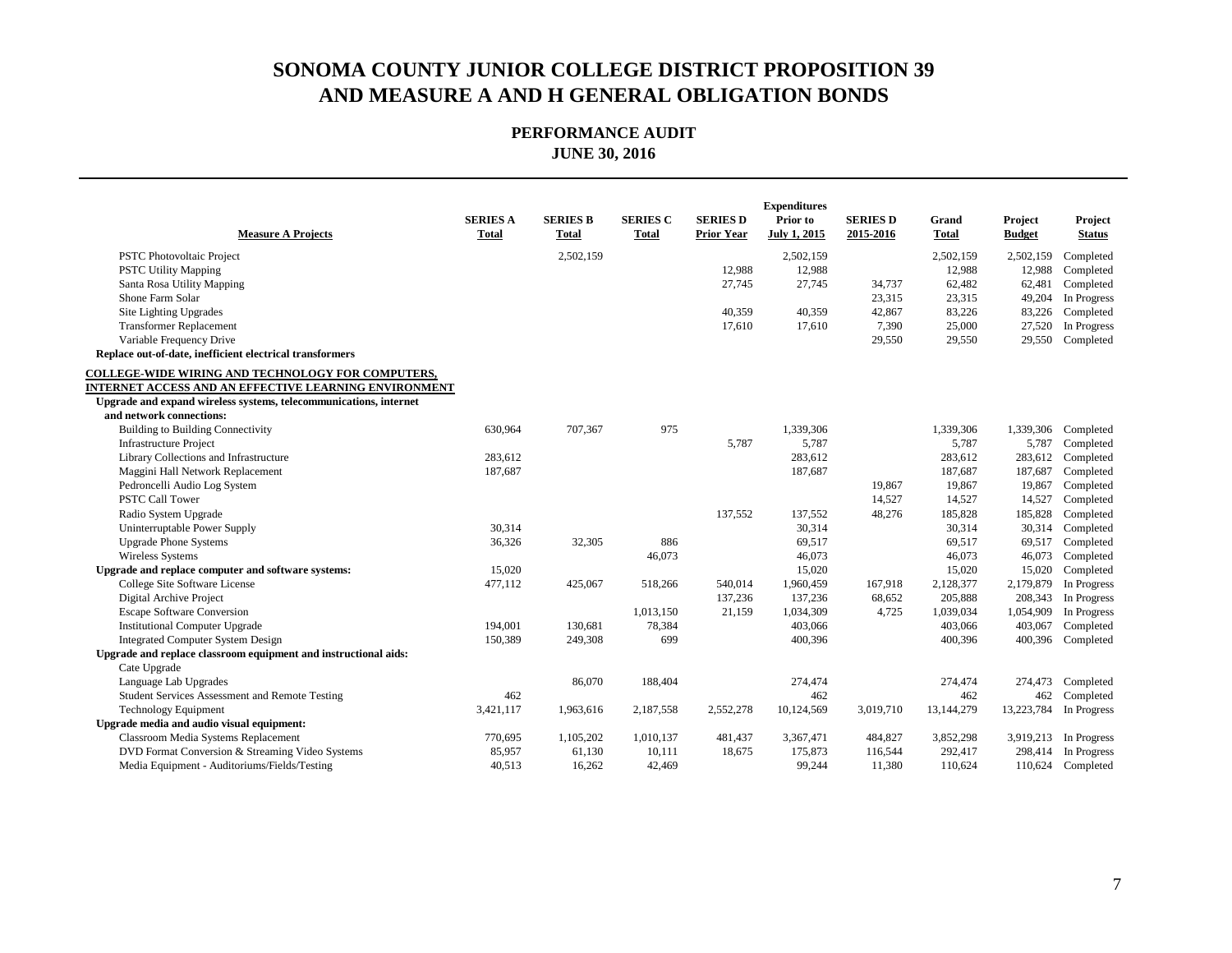| <b>Measure A Projects</b>                              | <b>SERIES A</b><br><b>Total</b> | <b>SERIES B</b><br><b>Total</b> | <b>SERIES C</b><br><b>Total</b> | <b>SERIES D</b><br><b>Prior Year</b> | <b>Expenditures</b><br>Prior to<br>July 1, 2015 | <b>SERIES D</b><br>2015-2016 | Grand<br><b>Total</b> | Project<br><b>Budget</b> | Project<br><b>Status</b> |
|--------------------------------------------------------|---------------------------------|---------------------------------|---------------------------------|--------------------------------------|-------------------------------------------------|------------------------------|-----------------------|--------------------------|--------------------------|
| FACILITIES REPLACEMENT, EXPANSION AND NEW CONSTRUCTION |                                 |                                 |                                 |                                      |                                                 |                              |                       |                          |                          |
| <b>Facility / Site Demolition</b>                      | 313,573                         | 76,408                          | 6,434                           | 51,655                               | 448,070                                         | 137,346                      | 585,416               | 597,157                  | In Progress              |
| <b>Lark Temps Removal</b>                              |                                 |                                 |                                 | 68,632                               | 68,632                                          |                              | 68,632                | 68,632                   | Completed                |
| <b>Construction of new facilities:</b>                 |                                 |                                 |                                 |                                      |                                                 |                              |                       |                          |                          |
| Ag Pavilion                                            | 5,065,073                       | 1,496,429                       | 201,541                         |                                      | 6,763,043                                       |                              | 6,763,043             | 6,763,042                | Completed                |
| <b>Bech Lot Temporary Classrooms</b>                   |                                 |                                 |                                 |                                      |                                                 | 55,270                       | 55,270                | 71,065                   | In Progress              |
| Math Science Building                                  |                                 |                                 |                                 | 18,328                               | 18,328                                          | 15,362                       | 33,690                | 33,690                   | Completed                |
| Mi Casa Modulars                                       |                                 |                                 |                                 |                                      |                                                 | 87,763                       | 87,763                | 169,407                  | In Progress              |
| Shone Farm Reservoir                                   | 14,971                          | 98,808                          | 196,503                         | 760                                  | 311,042                                         |                              | 311,042               | 311,042                  | Completed                |
| Southwest Center Modulars                              |                                 |                                 |                                 |                                      |                                                 | 3,854                        | 3,854                 | 3,854                    | Completed                |
| <b>Planning Consultants:</b>                           |                                 |                                 |                                 |                                      |                                                 |                              |                       |                          |                          |
| Petaluma East Property Line                            |                                 |                                 |                                 | 3,145                                | 3,145                                           | 555                          | 3,700                 |                          | 3,700 Completed          |
| Program Planning and Project Development               |                                 |                                 |                                 | 32,474                               | 32,474                                          | 210,724                      | 243,198               | 243,198                  | Completed                |
| Site Specific Master Planning                          |                                 |                                 |                                 | 101,133                              | 101,133                                         | 22,350                       | 123,483               | 123,483                  | Completed                |
| Space Planning Consultants / Master Planning           | 366,157                         | 15,780                          |                                 |                                      | 381,937                                         | 69,400                       | 451,337               | 451,337                  | Completed                |
| <b>PSTC Completion:</b>                                |                                 |                                 |                                 |                                      |                                                 |                              |                       |                          |                          |
| <b>PSTC</b>                                            | 5,842                           | 8,787                           | 15,511                          |                                      | 30,140                                          |                              | 30,140                | 30,140                   | Completed                |
| <b>Advanced Lab Facility</b>                           | 27,426                          | 206,300                         | 149,053                         | (11, 462)                            | 371,317                                         |                              | 371,317               | 371,316                  | Completed                |
| <b>Fire Tower:</b>                                     |                                 |                                 |                                 |                                      |                                                 |                              |                       |                          |                          |
| Fire Tower - PSTC                                      | 960,555                         | (15,288)                        |                                 |                                      | 945,267                                         |                              | 945,267               | 945,267                  | Completed                |
| North County Education Center                          |                                 |                                 |                                 |                                      |                                                 |                              |                       |                          |                          |
| <b>Library / Learning Resource Center:</b>             |                                 |                                 |                                 |                                      |                                                 |                              |                       |                          |                          |
| <b>Library Preliminary Drawings</b>                    | 149,000                         |                                 |                                 |                                      | 149,000                                         |                              | 149,000               | 149,000                  | Completed                |
| <b>Library Working Drawings</b>                        | 452,399                         |                                 |                                 |                                      | 452,399                                         |                              | 452,399               | 452,399                  | Completed                |
| Library Construction                                   | 11,132,642                      | 1,261,492                       | 488,536                         | 750                                  | 12,883,420                                      |                              | 12,883,420            | 12,883,421               | Completed                |
| Library Equipment                                      | 130,494                         | 422,969                         |                                 |                                      | 553,463                                         |                              | 553,463               | 553,464                  | Completed                |
| Analy / Library Connection                             | 505,331                         |                                 |                                 |                                      | 505,331                                         |                              | 505,331               | 505,331                  | Completed                |
| Analy Village                                          | 3,350,035                       | 9,420                           |                                 |                                      | 3,359,455                                       |                              | 3,359,455             | 3,359,455                | Completed                |
| Analy-Related Construction Management                  | 259,064                         |                                 |                                 |                                      | 259,064                                         |                              | 259,064               | 259,064                  | Completed                |
| <b>Elliott Avenue Improvements</b>                     | 269,969                         | 24,617                          |                                 |                                      | 294,586                                         | 29,575                       | 324,161               | 368,147                  | In Progress              |
| Petaluma Campus Build-Out:                             |                                 |                                 |                                 |                                      |                                                 |                              |                       |                          |                          |
| Petaluma Modulars                                      | 1,858,573                       |                                 | 132,343                         |                                      | 1,990,916                                       |                              | 1,990,916             | 1,990,916                | Completed                |
| Petaluma Phase II Drawings                             | 1,989,711                       | (385)                           |                                 |                                      | 1,989,326                                       |                              | 1,989,326             | 1,989,326                | Completed                |
| Petaluma Phase II Construction                         | 68,287                          | 41,169,131                      | 6,419,059                       | 141,678                              | 47,798,155                                      |                              | 47,798,155            | 47,798,655               | In Progress              |
| Petaluma Phase II Equipment                            |                                 | 582,152                         | (56, 664)                       |                                      | 525,488                                         |                              | 525,488               | 525,489                  | Completed                |
| Santa Rosa Campus Information Center                   |                                 |                                 |                                 |                                      |                                                 |                              |                       |                          |                          |
| <b>Adaptive Education Facility</b>                     |                                 |                                 |                                 |                                      |                                                 |                              |                       |                          |                          |
| <b>Physical Education Expansion and Renovation:</b>    |                                 |                                 |                                 |                                      |                                                 |                              |                       |                          |                          |
| Physical Educ Outdoor Facility                         | 33,077                          | 466,672                         | 6,187,406                       | 123,113                              | 6,810,268                                       |                              | 6,810,268             |                          | 6,810,268 Completed      |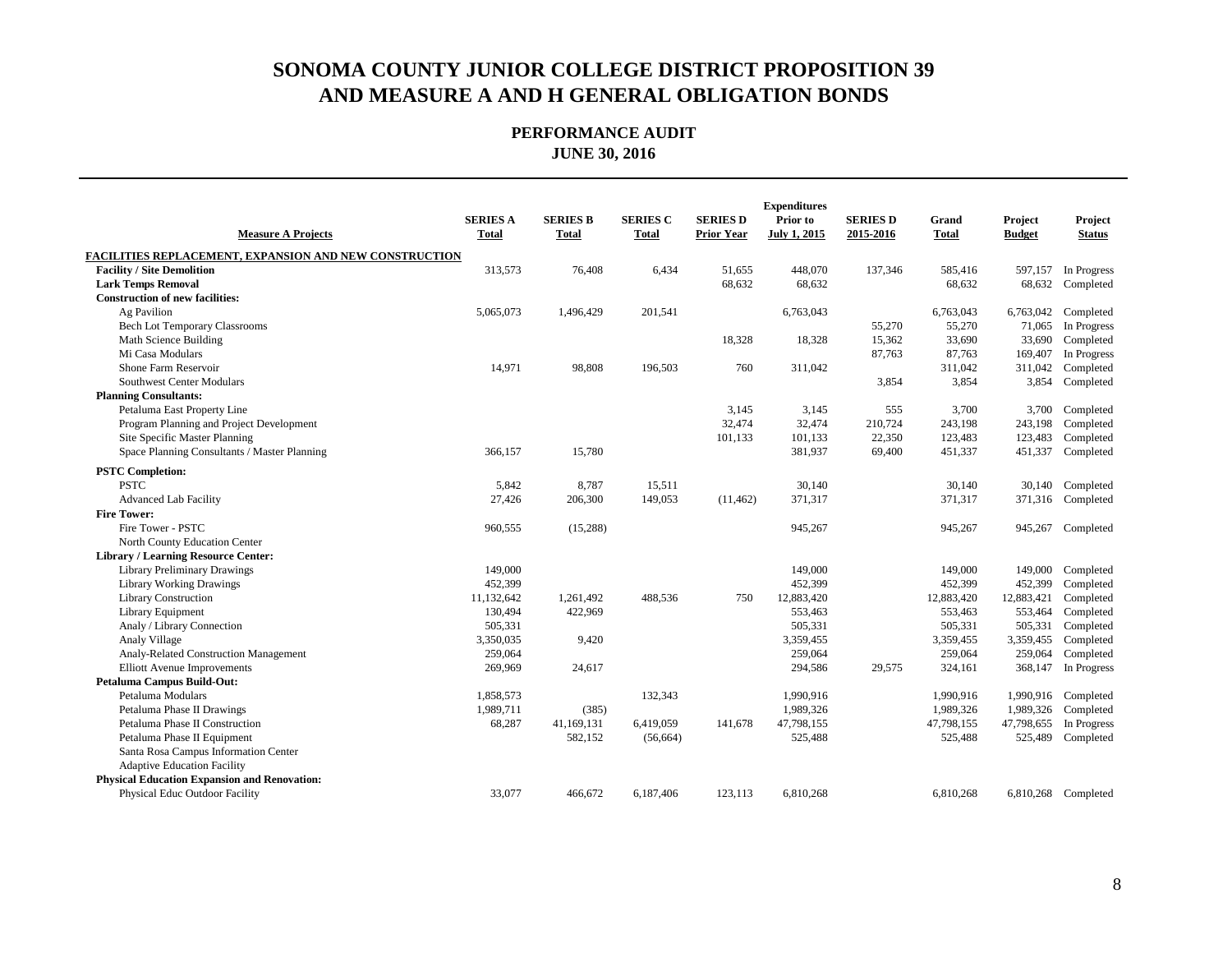| <b>Measure A Projects</b>                                            | <b>SERIES A</b><br>Total | <b>SERIES B</b><br><b>Total</b> | <b>SERIES C</b><br><b>Total</b> | <b>SERIES D</b><br><b>Prior Year</b> | <b>Expenditures</b><br>Prior to<br>July 1, 2015 | <b>SERIES D</b><br>2015-2016 | Grand<br>Total | Project<br><b>Budget</b> | Project<br><b>Status</b> |
|----------------------------------------------------------------------|--------------------------|---------------------------------|---------------------------------|--------------------------------------|-------------------------------------------------|------------------------------|----------------|--------------------------|--------------------------|
| <b>Barnett Hall Replacement:</b>                                     |                          |                                 |                                 |                                      |                                                 |                              |                |                          |                          |
| <b>Barnett Hall Replacement</b>                                      |                          | 52,225                          |                                 |                                      | 52,225                                          |                              | 52,225         | 52,225                   | Completed                |
| <b>Warehouse and Site Storage Space:</b>                             |                          |                                 |                                 |                                      |                                                 |                              |                |                          |                          |
| Warehouse                                                            | 3,806,616                | (298)                           |                                 |                                      | 3,806,318                                       |                              | 3,806,318      | 3,806,318                | Completed                |
| <b>Student Counseling and Service Center:</b>                        |                          |                                 |                                 |                                      |                                                 |                              |                |                          |                          |
| <b>Plover Conversion Preliminary Drawings</b>                        | 115,375                  |                                 |                                 |                                      | 115,375                                         |                              | 115,375        | 115,375                  | Completed                |
| <b>Plover Conversion Working Drawings</b>                            | 328,867                  | 63,224                          |                                 |                                      | 392,091                                         |                              | 392,091        | 392,091                  | Completed                |
| <b>Plover Conversion Construction</b>                                |                          | 8,045,916                       | 17,406                          | 8,693                                | 8,072,015                                       |                              | 8,072,015      | 8,072,015                | Completed                |
| <b>Plover Conversion Equipment</b>                                   | 3,962                    | 573,064                         | 9,338                           |                                      | 586,364                                         |                              | 586,364        | 586,364                  | Completed                |
| <b>Maintenance Facilities</b>                                        |                          |                                 |                                 |                                      |                                                 |                              |                |                          |                          |
| Shone Farm Equine Science Center                                     |                          |                                 |                                 |                                      |                                                 |                              |                |                          |                          |
| <b>Student Center:</b>                                               |                          |                                 |                                 |                                      |                                                 |                              |                |                          |                          |
| Bertolini Student Center                                             | 148,751                  | 17,926,788                      | 34,706,285                      | 131,715                              | 52.913.539                                      | 17,136                       | 52,930,675     | 52,933,929               | In Progress              |
| Bertolini Student Center Equipment                                   |                          |                                 | 1,181,912                       | 9,001                                | 1,190,913                                       | 17,063                       | 1,207,976      | 1,207,977                | Completed                |
| <b>Culinary Arts Center:</b>                                         |                          |                                 |                                 |                                      |                                                 |                              |                |                          |                          |
| <b>Culinary Arts Site Selection</b>                                  |                          | 36,196                          | 76,435                          |                                      | 112,631                                         |                              | 112,631        | 112,631                  | Completed                |
| <b>Culinary Arts Center</b>                                          |                          | 462,292                         | 18,986,698                      | 667,070                              | 20,116,060                                      | 8,926                        | 20,124,986     | 20,124,986               | Completed                |
| <b>Culinary Arts Center Equipment</b>                                |                          |                                 |                                 | 447,013                              | 447,013                                         | 1,283                        | 448,296        | 448,296                  | Completed                |
| <b>Graphics Services Center:</b>                                     |                          |                                 |                                 |                                      |                                                 | 51,016                       | 51,016         | 51,016                   | Completed                |
| Graphics Replacement and Press Systems                               | 598,218                  | 41,779                          |                                 |                                      | 639,997                                         |                              | 639,997        | 646,617                  | In Progress              |
| West County Education Center                                         |                          |                                 |                                 |                                      |                                                 |                              |                |                          |                          |
| Construct permanent classrooms, laboratories and support space to    |                          |                                 |                                 |                                      |                                                 |                              |                |                          |                          |
| replace "portables" and provide adequate classroom space:            |                          |                                 |                                 |                                      |                                                 |                              |                |                          |                          |
| <b>Replacement Facility</b>                                          |                          |                                 |                                 |                                      |                                                 |                              |                |                          |                          |
| <b>LAND AND BUILDING ACOUISITIONS</b>                                |                          |                                 |                                 |                                      |                                                 |                              |                |                          |                          |
| Property Acquisitions in Santa Rosa, Petaluma, North and West County |                          |                                 |                                 |                                      |                                                 |                              |                |                          |                          |
| to provide services to communities throughout the college district:  |                          |                                 |                                 |                                      |                                                 |                              |                |                          |                          |
| <b>Property Acquisitions</b>                                         | 6,984,336                | 1,666,441                       | 429,776                         | 1,069,113                            | 10,149,666                                      | 10,963                       | 10,160,629     |                          | 10,162,516 In Progress   |
|                                                                      |                          |                                 |                                 |                                      |                                                 |                              |                |                          |                          |
| COLLEGE-WIDE PARKING AND TRAFFIC ABATEMENT                           |                          |                                 |                                 |                                      |                                                 |                              |                |                          |                          |
| Create new parking spaces at all locations:                          |                          |                                 |                                 |                                      |                                                 |                              |                |                          |                          |
| Mendocino/Carr Lot                                                   |                          |                                 |                                 | 18,450                               | 18,450                                          |                              | 18,450         | 18,450                   | Completed                |
| Other Parking Improvements                                           | 332,602                  | (256)                           | 65,417                          | 55,886                               | 453,649                                         | 709,097                      | 1,162,746      | 1,162,746                | Completed                |
| Parking Structure                                                    | 17,881,359               | 20,179,864                      | 162,454                         | 54,082                               | 38,277,759                                      | 3,500                        | 38,281,259     | 38,281,260               | Completed                |
| Improve roadways and relieve traffic congestion at all locations:    |                          |                                 |                                 |                                      |                                                 |                              |                |                          |                          |
| <b>Bicycle Parking Project</b>                                       |                          | 155,512                         | 77,713                          |                                      | 233,225                                         |                              | 233,225        | 233,225                  | Completed                |
| <b>Electric Vehicle Chargers</b>                                     |                          |                                 |                                 |                                      |                                                 | 72,554                       | 72,554         | 90,987                   | In Progress              |
| Interior Roadways / Pathways                                         | 470,431                  | 288,303                         | 300                             |                                      | 759,034                                         |                              | 759,034        | 759,033                  | Completed                |
| Mendocino Avenue Improvements                                        | 105,649                  | 10,739                          |                                 |                                      | 116,388                                         |                              | 116,388        | 116,388                  | Completed                |
| Overpass Contingency                                                 |                          |                                 |                                 |                                      |                                                 |                              |                |                          |                          |
| <b>TOTAL EXPENDITURES</b>                                            | \$76,538,249             | \$112,836,693                   | \$74,011,844                    | \$<br>8,373,081                      | \$271,759,867                                   | \$ 7,382,905                 | \$279,142,772  | \$281,412,827            |                          |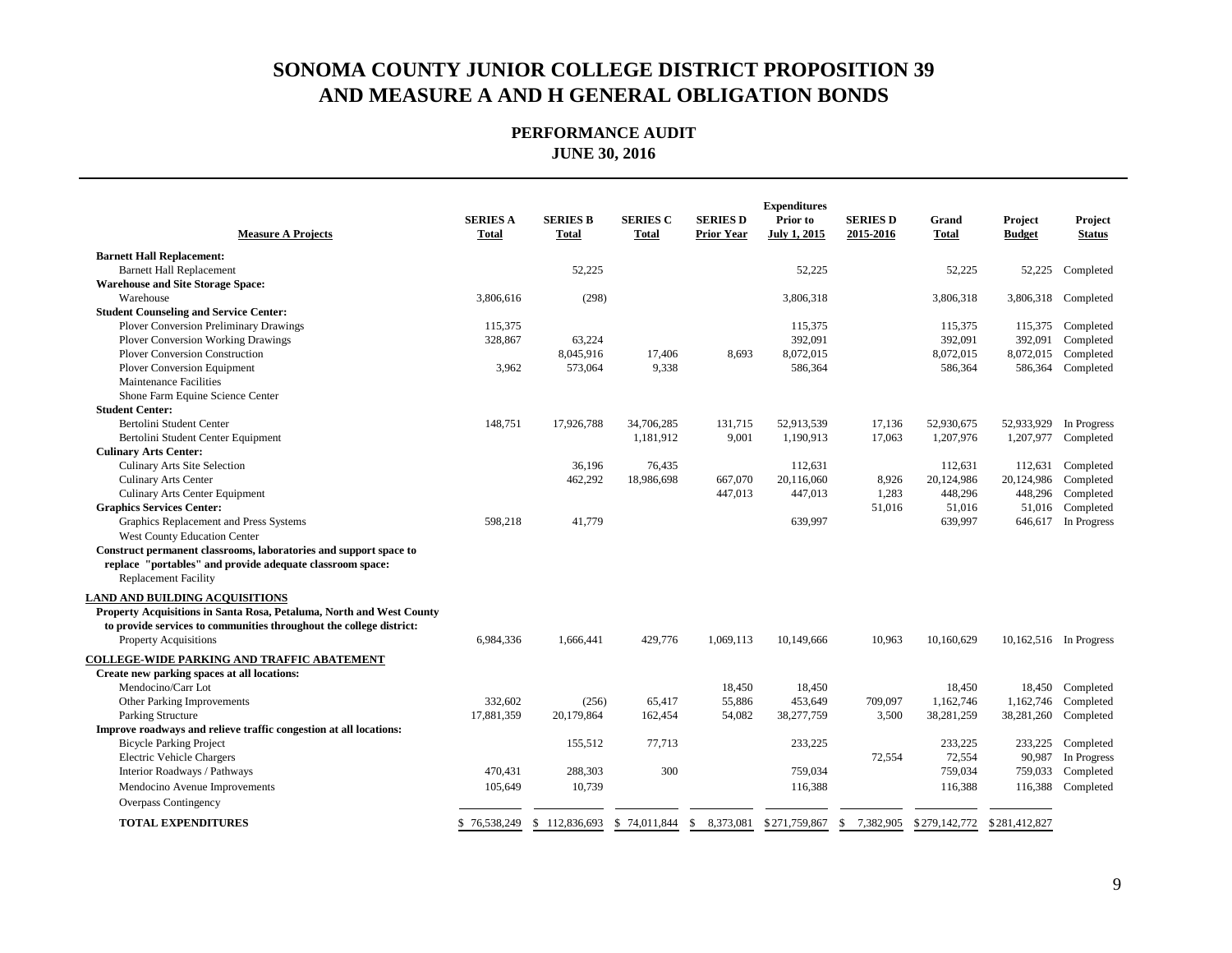| <b>Mesaure H Projects</b>                                             | 2015-2016        | Grand<br>Total  |     | Project<br><b>Budget</b> | <b>Project</b><br><b>Status</b> |
|-----------------------------------------------------------------------|------------------|-----------------|-----|--------------------------|---------------------------------|
| <b>EXPENDITURES</b>                                                   |                  |                 |     |                          |                                 |
| Eligible Bond Program Costs                                           | \$<br>244,832 \$ | 244,832 \$      |     | 5,000,000                | In Progress                     |
| Program Planning/Project Development                                  | 1,172,039        | 1,172,039       |     | 10,235,000               | In Progress                     |
| <b>EXPANSION AND NEW CONSTRUCTION</b>                                 |                  |                 |     |                          |                                 |
| Property Acquisition                                                  | 50,052           | 50,052          |     | 10,000,000               | In Progress                     |
| Facility/Site Demolition                                              | 4,597            | 4,597           |     | 100,000                  | In Progress                     |
| STEM/Chemistry & Math Building                                        |                  |                 |     | 57,380,000               | In Progress                     |
| <b>Barnett Replacement</b>                                            |                  |                 |     | 35,449,000               | In Progress                     |
| Modular Classrooms on Elliott Avenue                                  |                  |                 |     | 22,000,000               | In Progress                     |
| Lounibos Expansion                                                    |                  |                 |     | 20,930,000               | In Progress                     |
| Plover Phase II                                                       |                  |                 |     | 18,500,000               | In Progress                     |
| Southwest Center Modulars                                             |                  |                 |     | 15,000,000               | In Progress                     |
| Parking and Traffic Improvements                                      |                  |                 |     | 13,500,000               | In Progress                     |
| Petaluma Science Wing                                                 |                  |                 |     | 13,200,000               | In Progress                     |
| PSTC Advanced Labs & Upgrades                                         |                  |                 |     | 11,349,000               | In Progress                     |
| Shone Farm Chem Lab & Upgrades                                        |                  |                 |     | 9,750,000                | In Progress                     |
| Swing Space, Including Bech Lot Temp Classrooms                       | 27,905           | 27,905          |     | 3,500,000                | In Progress                     |
| <b>Demonstration Classrooms</b>                                       | 6,091            | 6,091           |     | 750,000                  | In Progress                     |
| <u>RENOVATION AND MODERNIZATION</u>                                   |                  |                 |     |                          |                                 |
| Project Oversight                                                     |                  |                 |     | 100,000                  | In Progress                     |
| <b>Burbank Modernization</b>                                          | 78,916           | 78,916          |     | 30,000,000               | In Progress                     |
| <b>Emeritus Renovation</b>                                            |                  |                 |     | 25,000,000               | In Progress                     |
| Heritage Buildings Modernization                                      |                  |                 |     | 20,000,000               | In Progress                     |
| <b>Tauzer Gym Renovation</b>                                          |                  |                 |     | 18,287,000               | In Progress                     |
| Facilities Operations & Warehouse Renovation                          |                  |                 |     | 7,500,000                | In Progress                     |
| Petaluma Student Services & Food Service                              |                  |                 |     | 2,500,000                | In Progress                     |
| Miscellaneous Projects Greater Than \$50,000 Per Project              | 17,500           | 17,500          |     | 5,000,000                | In Progress                     |
| Minor Projects Less Than \$50,000 Per Project                         | 278              | 278             |     | 1,000,000                | In Progress                     |
| <b>INFORMATION TECHNOLOGY</b>                                         |                  |                 |     |                          |                                 |
| <b>Instructional Computing</b>                                        |                  |                 |     | 20,000,000               | In Progress                     |
| <b>Student Information System</b>                                     |                  |                 |     | 20,000,000               | In Progress                     |
| Network Infrastructure Equipment                                      |                  |                 |     | 6,000,000                | In Progress                     |
| Network Upgrade                                                       |                  |                 |     | 4,000,000                | In Progress                     |
| Digital Archiving and Storage                                         |                  |                 |     | 2,500,000                | In Progress                     |
| Inventory/Asset Management System                                     |                  |                 |     | 2,000,000                | In Progress                     |
| <b>Faculty/Staff Computers</b>                                        |                  |                 |     | 4,500,000                | In Progress                     |
| Technology Equipment - to include Stduent Services, Admin, HR, Police |                  |                 |     | 500,000                  | In Progress                     |
| Health and Safety Learning Module<br>Media Services                   |                  |                 |     | 150,000                  | In Progress<br>In Progress      |
| Library                                                               |                  |                 |     | 10,000,000<br>5,000,000  |                                 |
|                                                                       |                  |                 |     |                          | In Progress                     |
| <b>INFRASTRUCTURE, MAINTENANCE AND REPAIRS</b>                        |                  |                 |     |                          |                                 |
| <b>Energy Conservation Projects</b>                                   |                  |                 |     | 34,000,000               | In Progress                     |
| Miscellaneous Maint/Repairs Greater Than \$50,000 Per Project         | 774              | 774             |     | 10,845,629               | In Progress                     |
| Minor Maintenance and Repairs Less Than \$50,000 Per Project          |                  |                 |     | 1,000,000                | In Progress                     |
| HEALTH AND SAFETY IMPROVEMENTS                                        |                  |                 |     |                          |                                 |
| <b>ADA</b> Compliance                                                 |                  |                 |     | 5,000,000                | In Progress                     |
| <b>Access Control</b>                                                 |                  |                 |     | 11,500,000               | In Progress                     |
| Over Budget by 15% (Adjustements TBD)                                 |                  |                 |     | (64, 325, 629)           |                                 |
| <b>TOTAL EXPENDITURES</b>                                             | \$<br>1,602,984  | \$<br>1,602,984 | \$. | 428,700,000              |                                 |